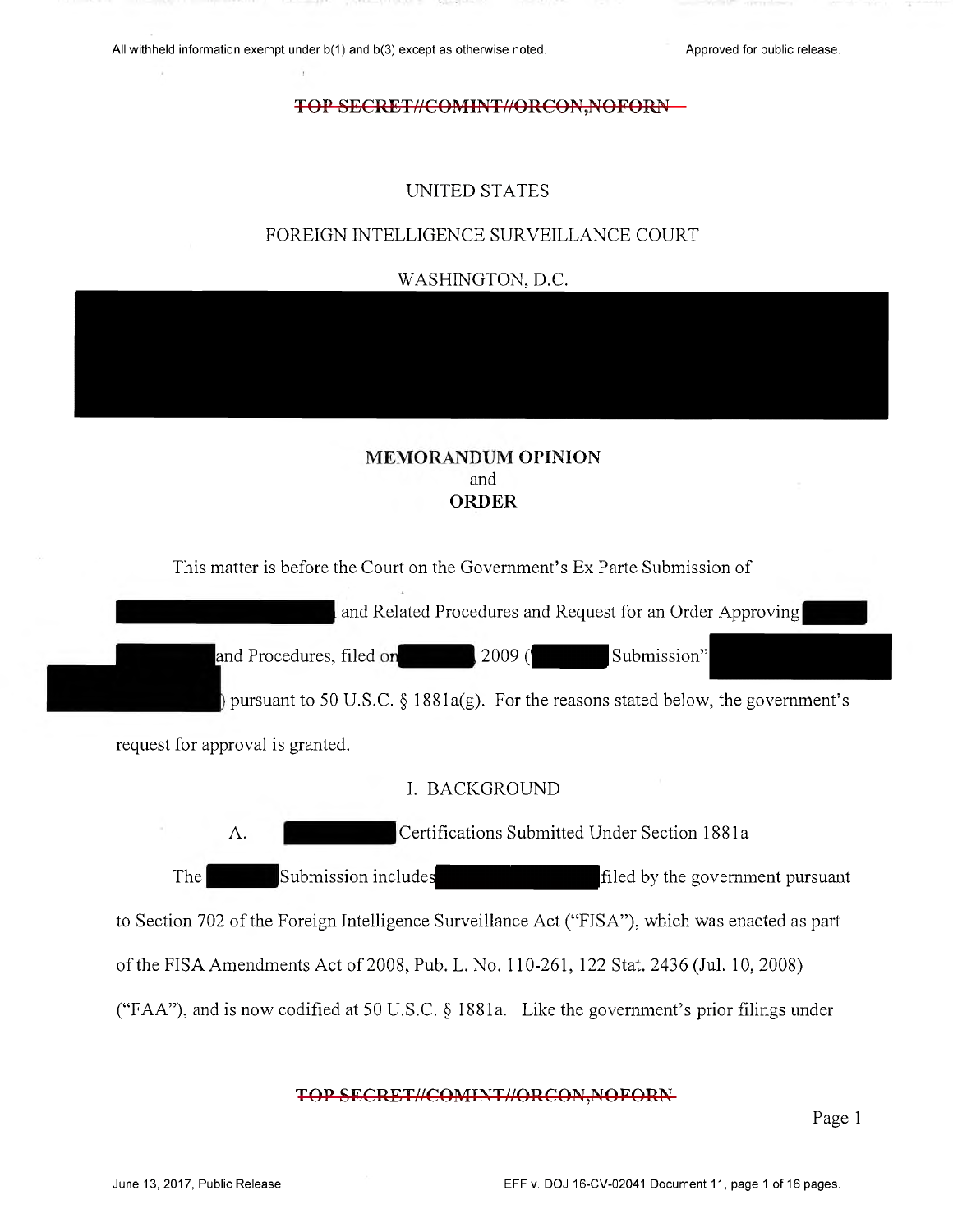Section 702, the Submission in the above-captioned docket includes the Attorney General and the **D**irector of **N**ational Intelligence ("**DN**I"); supporting affidavits by the **D**irector of the **N**ational Security Agency ("**N**SA"), the **D**irector of the Federal **B**ureau of Investigation ("F**B**I"), and the **D**irector of the **C**entral Intelligence Agency ("**C**IA"); two sets of targeting procedures, for use by the **N**SA and F**B**I respectively; and three sets of minimization procedures, for use by the **N**SA, FBI, and **C**IA respectively.

| DNI and Attorney General authorization                                                           |
|--------------------------------------------------------------------------------------------------|
| submitted<br>for the types of acquisitions                                                       |
| which governs the collection of foreign intelligence information                                 |
|                                                                                                  |
|                                                                                                  |
| Like the acquisitions authorized in the certifications                                           |
| approved by the Court in all prior Section 702 dockets,                                          |
| limited to "the targeting of non-United States persons reasonably believed to be located outside |
| the United States."                                                                              |
| 2008, and April 7, 2009, the Court issued<br>On September 4, 2008,                               |
| Memorandum Opinions and accompanying orders approving the certifications                         |
| 2009,<br>Onl                                                                                     |
| respectively, the Director of National Intelligence and the Attorney General executed            |
| for the purpose<br>amendments to the certifications                                              |
| of authorizing the FBI to use, under those certifications, the same revised FBI minimization     |
|                                                                                                  |
| <b>TOP SECRET//COMINT//ORCON.NOF</b><br>Page 2                                                   |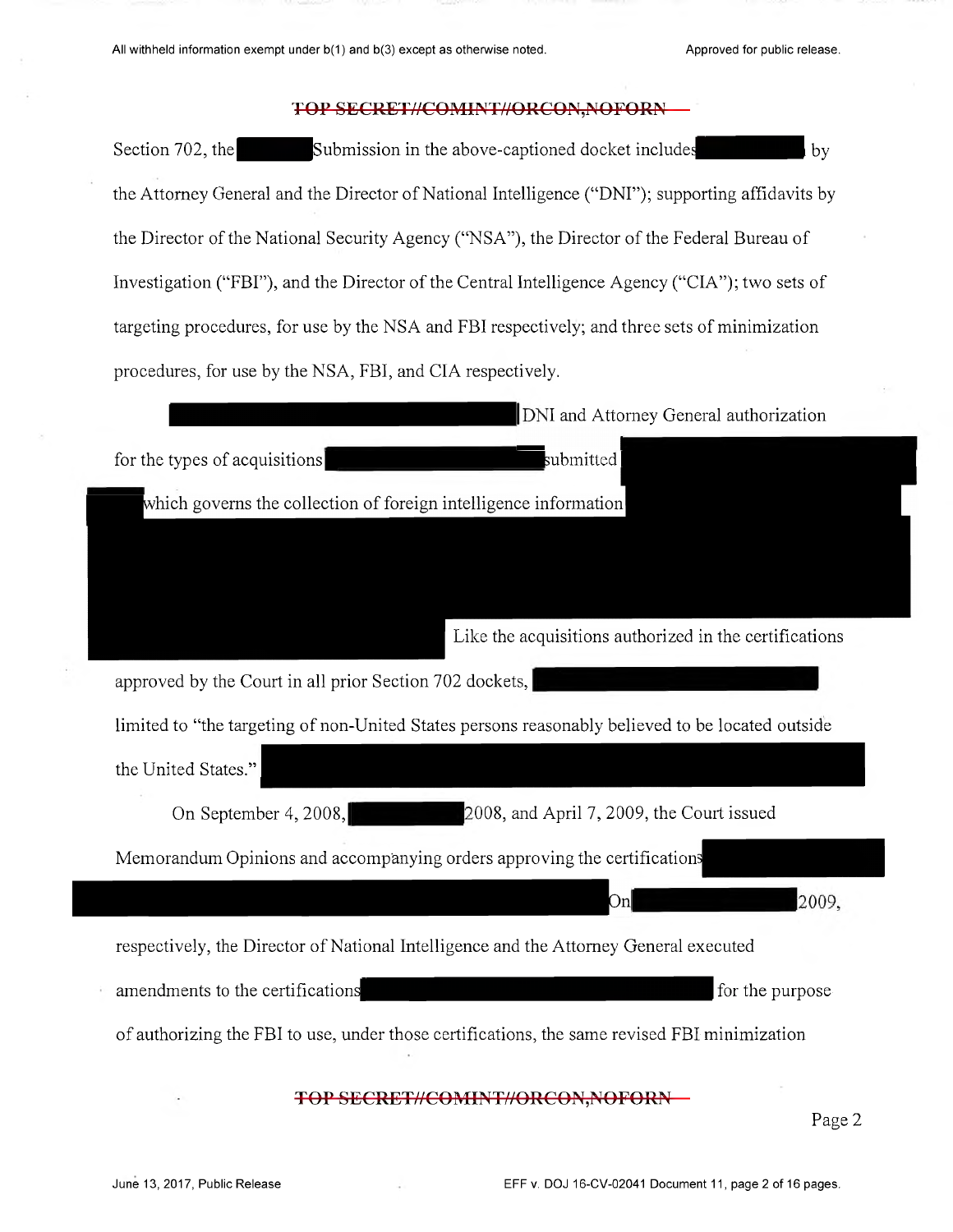

as Exhibit C). See Minimization Procedures Used by the NSA in Connection with Acquisitions of Foreign (continued...)

## TOP SECRET//COMINT//ORCON,NOFORN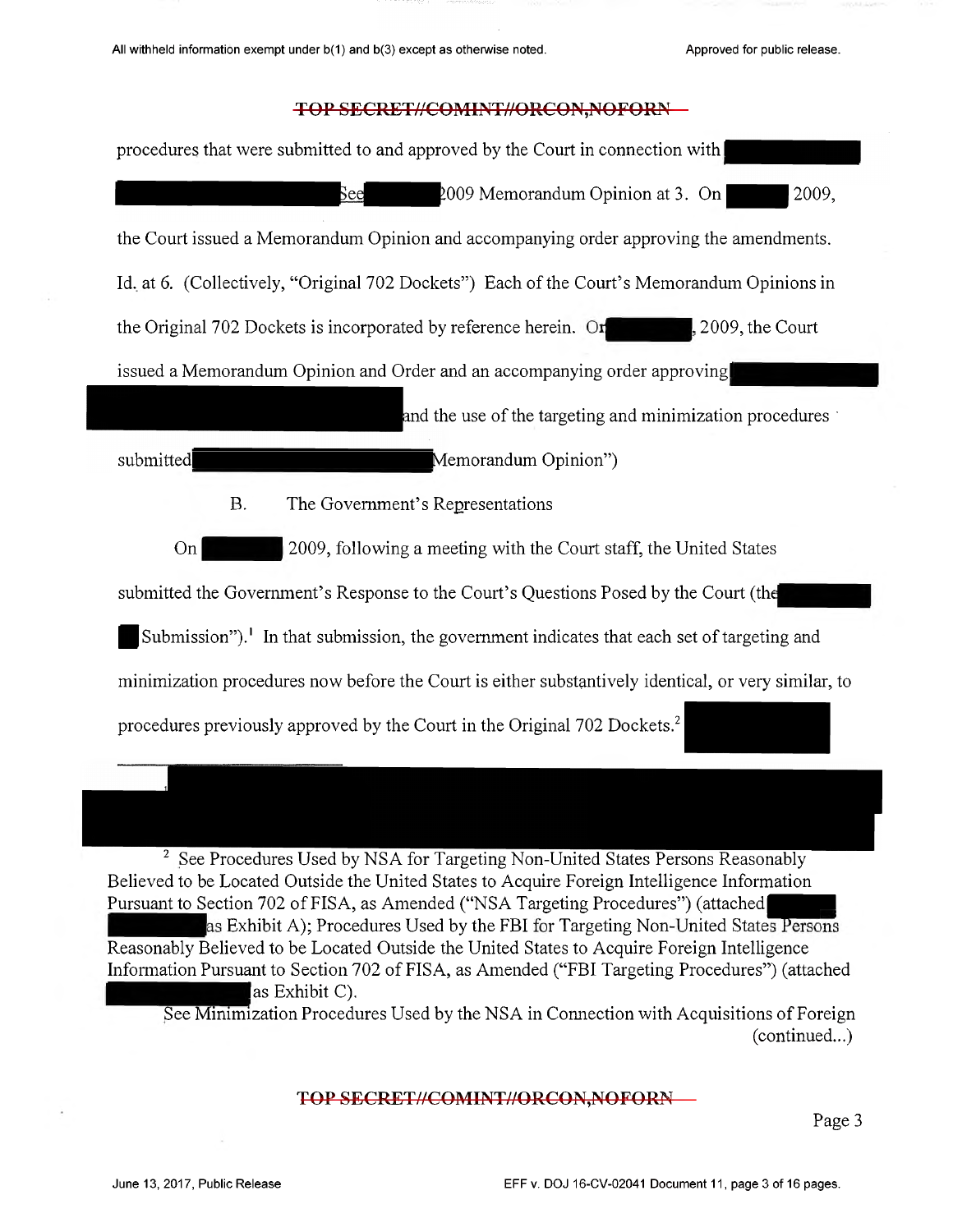Submission at 13-14. Notwithstanding such similarity, the government notes a few cross-cutting changes from the earlier approved procedures. First, in the various procedures submitte

the government throughout uses "will" rather than "shall," which had

been used in the procedures submitted in the Original 702 Dockets.  $\blacksquare$  Submission at 1.<sup>3</sup> The government avers that this change "[is] purely stylistic and ... not intended to suggest that each agency's obligation to comply with the requirements set forth in their respective targeting and/or minimization procedures submitted wit

diminished in any way." Id. Second, the government has changed the deadline for complying with various reporting requirements from "seven days" to "five business days." Id. at 2. According to the government, this change "is intended to remove any potential ambiguity in calculating the deadline for reporting matters as required." Id. Finally, the government has added to the NSA and CIA Minimization Procedures an emergency provision similar to that which already had been included in the FBI Minimization Procedures

 $3$ This change also is reflected in the Affidavit submitted by Lt. Gen. Keith B. Alexander, U.S. Army, Director, NSA (attached at Tab 1) at 3-4.

## TOP SECRET//COMINT//ORCON,NOFORN

 $2$ (...continued)

Intelligence Information Pursuant to Section 702 of FISA, as Amended ("NSA Minimization Procedures") (attached Exhibit B); Minimization Procedures Used by the FBI in Connection with Acquisitions of Foreign Intelligence Information Pursuant to Section 702 of FISA, as Amended ("FBI Minimization Procedures") (attached as Exhibit D); Minimization Procedures Used by the CIA in Connection with Acquisitions of Foreign Intelligence Information Pursuant to Section 702 of FISA, as Amended ("CIA Minimization Procedures") (attached as Exhibit E).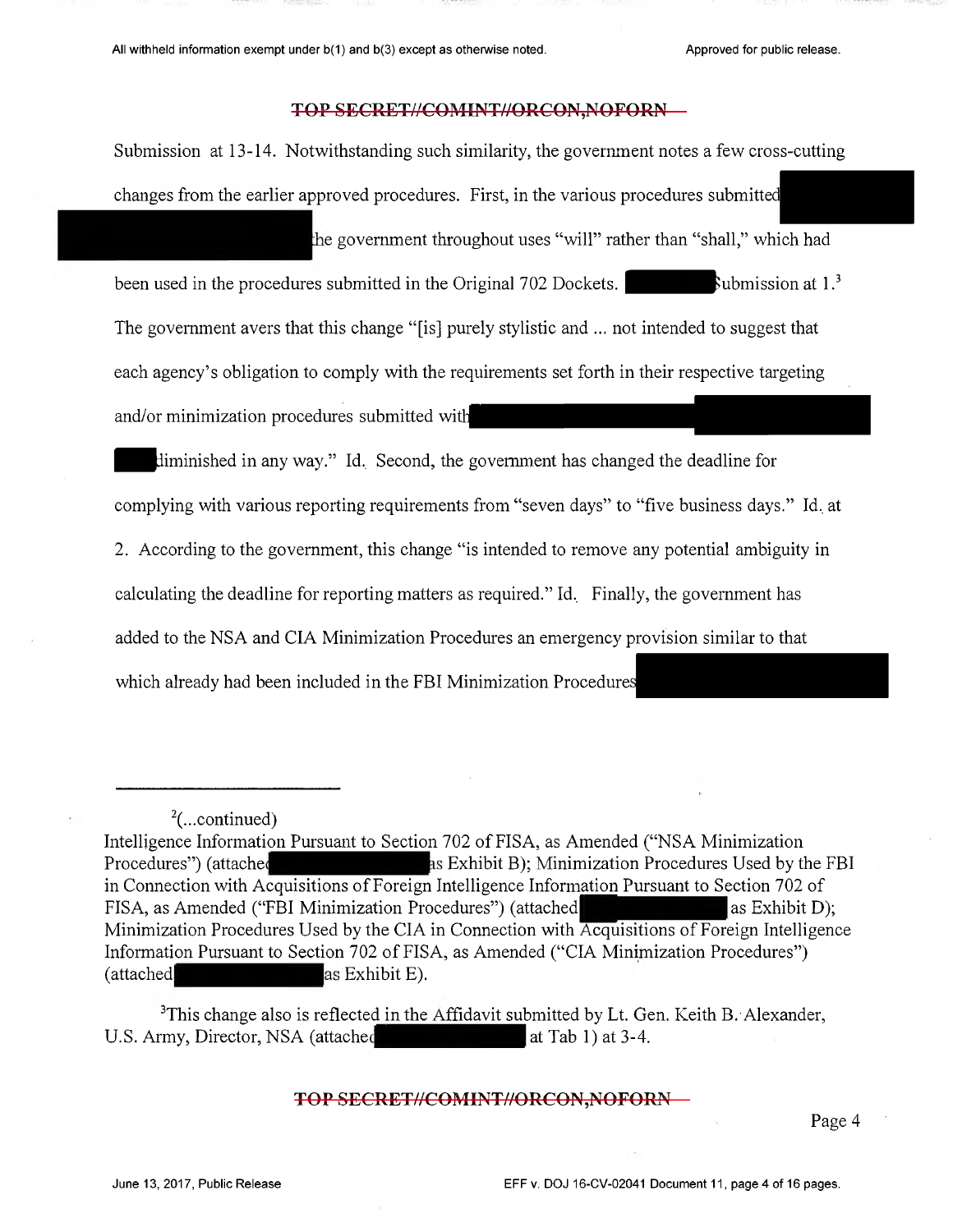| NSA Minimization Procedures at 1, CIA Minimization Procedures at 6;<br>Submission at<br>2.<br>Apart from these across-the-board changes, the government confirms that the NSA and<br>FBI targeting procedures are virtually identical to those submitted to and approved by the Court<br>Submission at 13. Similarly, the<br>government represents that the FBI Minimization Procedures now before the Court are in all<br>material respects identical to the FBI Minimization Procedures approved by the Court<br>and again in connection with the <b>the same amendments</b> to the certifications<br>Id. at 14. Likewise, the NSA Minimization<br>Procedures at bar are nearly identical to the corresponding procedures approved by the Court in<br>$^{4}$ Id. at 13-14. <sup>5</sup> | TOP SECRET//COMINT//ORCON, NOFORN                                                                       |
|-------------------------------------------------------------------------------------------------------------------------------------------------------------------------------------------------------------------------------------------------------------------------------------------------------------------------------------------------------------------------------------------------------------------------------------------------------------------------------------------------------------------------------------------------------------------------------------------------------------------------------------------------------------------------------------------------------------------------------------------------------------------------------------------|---------------------------------------------------------------------------------------------------------|
|                                                                                                                                                                                                                                                                                                                                                                                                                                                                                                                                                                                                                                                                                                                                                                                           |                                                                                                         |
|                                                                                                                                                                                                                                                                                                                                                                                                                                                                                                                                                                                                                                                                                                                                                                                           |                                                                                                         |
|                                                                                                                                                                                                                                                                                                                                                                                                                                                                                                                                                                                                                                                                                                                                                                                           |                                                                                                         |
|                                                                                                                                                                                                                                                                                                                                                                                                                                                                                                                                                                                                                                                                                                                                                                                           |                                                                                                         |
|                                                                                                                                                                                                                                                                                                                                                                                                                                                                                                                                                                                                                                                                                                                                                                                           |                                                                                                         |
|                                                                                                                                                                                                                                                                                                                                                                                                                                                                                                                                                                                                                                                                                                                                                                                           |                                                                                                         |
|                                                                                                                                                                                                                                                                                                                                                                                                                                                                                                                                                                                                                                                                                                                                                                                           |                                                                                                         |
|                                                                                                                                                                                                                                                                                                                                                                                                                                                                                                                                                                                                                                                                                                                                                                                           |                                                                                                         |
|                                                                                                                                                                                                                                                                                                                                                                                                                                                                                                                                                                                                                                                                                                                                                                                           |                                                                                                         |
|                                                                                                                                                                                                                                                                                                                                                                                                                                                                                                                                                                                                                                                                                                                                                                                           |                                                                                                         |
|                                                                                                                                                                                                                                                                                                                                                                                                                                                                                                                                                                                                                                                                                                                                                                                           |                                                                                                         |
|                                                                                                                                                                                                                                                                                                                                                                                                                                                                                                                                                                                                                                                                                                                                                                                           | The CIA Minimization Procedures, while substantially similar to the procedures approved                 |
| include a few material<br>by the Court                                                                                                                                                                                                                                                                                                                                                                                                                                                                                                                                                                                                                                                                                                                                                    |                                                                                                         |
|                                                                                                                                                                                                                                                                                                                                                                                                                                                                                                                                                                                                                                                                                                                                                                                           |                                                                                                         |
|                                                                                                                                                                                                                                                                                                                                                                                                                                                                                                                                                                                                                                                                                                                                                                                           | <sup>5</sup> In a departure from the minimization procedures submitted in the Original 702 Dockets, the |
| NSA Minimization Procedures submitted in this docket do not characterize the transfer of<br>unminimized information from NSA to the FBI and the CIA as "disseminations," but rather as the<br>provision of information. The government made this change "so that the description of the<br>information-sharing regime established by the NSA minimization procedures  is consistent with                                                                                                                                                                                                                                                                                                                                                                                                  | the Court's opinion in<br>Submission                                                                    |

at 4-5. The Court does not understand this change of wording to modify or limit the requirements governing such "provision" or "dissemination" of information.

# TOP SECRET//COMINT//ORCON,NOFORN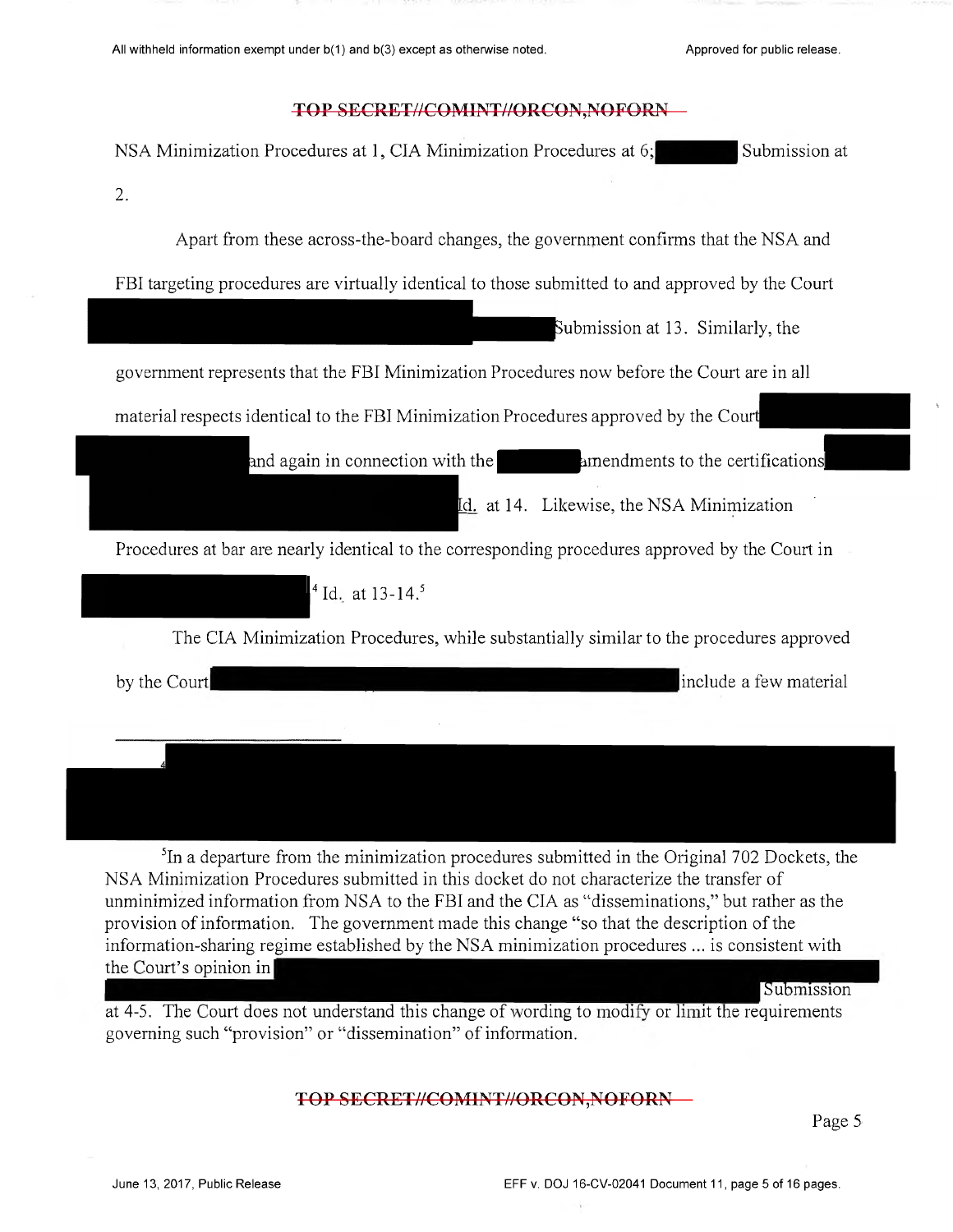differences. The procedures submitted in this Docket incorporate a handful of provisions that

had not been in the Original 702 Docket minimization procedures but are part of the





TOP SECRET//COMINT//ORCON,NOFORN-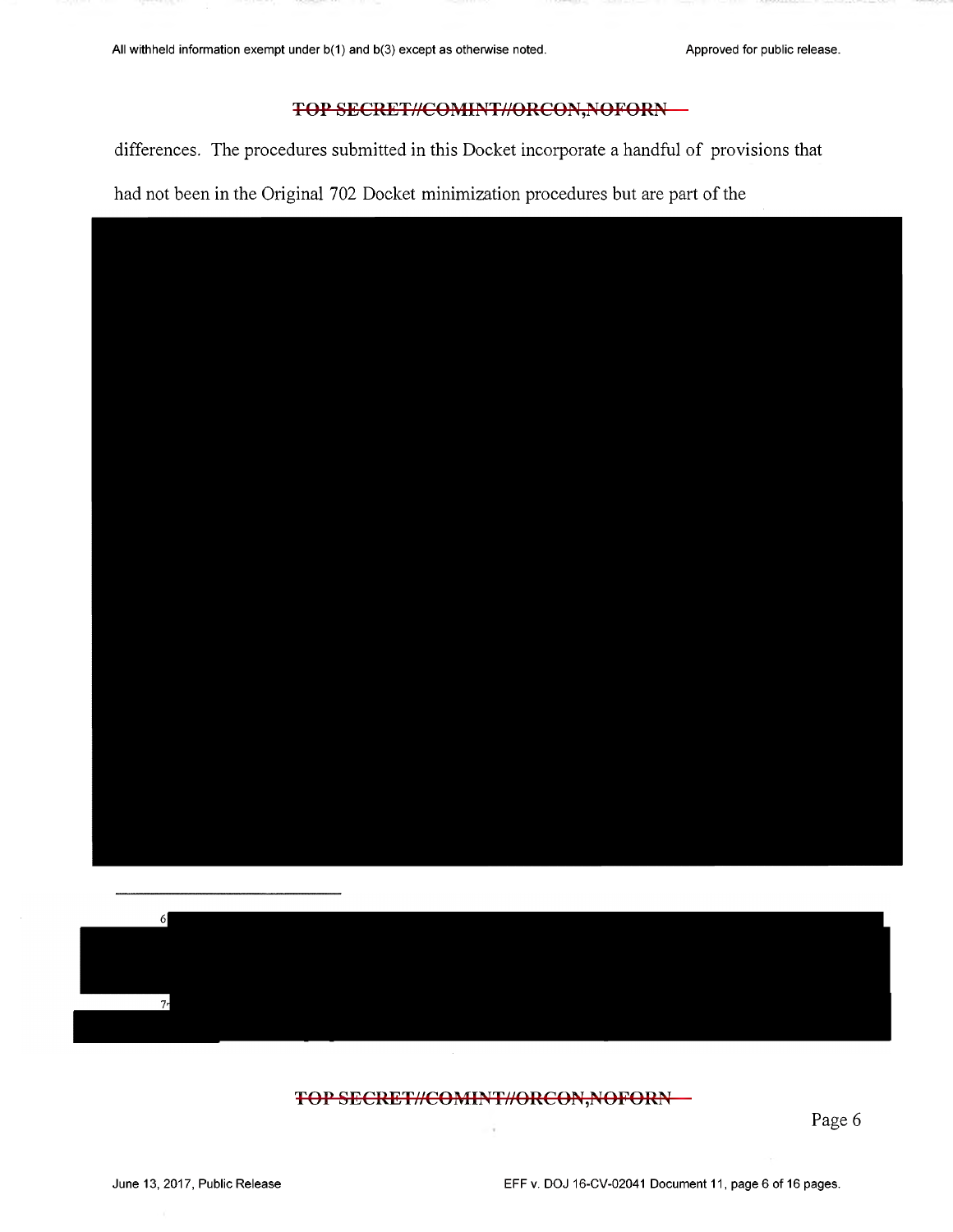The Court has carefully reviewed the instant Procedures and has found that, with the exception of the above-described differences and certain non-material changes, the procedures submitted in the current Docket, as informed by the Submission, mirror those submitted and approved by the Court in the Original 702 Dockets and their amendments.

# IL REVIEW

The Court must review a certification submitted pursuant to Section 702 of FISA "to determine whether [it] contains all the required elements." 50 U.S.C.  $\S$  1881a(i)(2)(A). The Court's examination  $\sim$  submitted in the above-captioned docket confirms that: (1) been made under oath by the Attorney General and the DNI, as required by 50 U.S.C.  $\S$  1881a(g)(1)(A) (2)  $\alpha$  each of the attestations required by 50 U.S.C. § 1881a(g)(2)(A), id. at 1-3; (3) as required by 50 U.S.C. § 1881a(g)(2)(B), accompanied by the applicable targeting procedures<sup>8</sup> and minimization procedures;<sup>9</sup> (4) supported by the affidavits of appropriate national security officials, as described in 50 U.S.C. §  $1881a(g)(2)(C);^{10}$  and <sup>8</sup> See SA Targeting Procedures and FBI Targeting Procedures. <sup>9</sup> See **19 See 19 SEPT 10 SA Minimization Procedures**, FBI Minimization Procedures, and CIA Minimization Procedures.  $10$  See Affidavit of Lt. Gen. Keith B. Alexander, U.S. Army, Director, NSA (attached at Tab 1); Affidavit of Robert S. Mueller, III, Director, (continued...)

#### TOP SECRET//COMINT//ORCON,NOFORN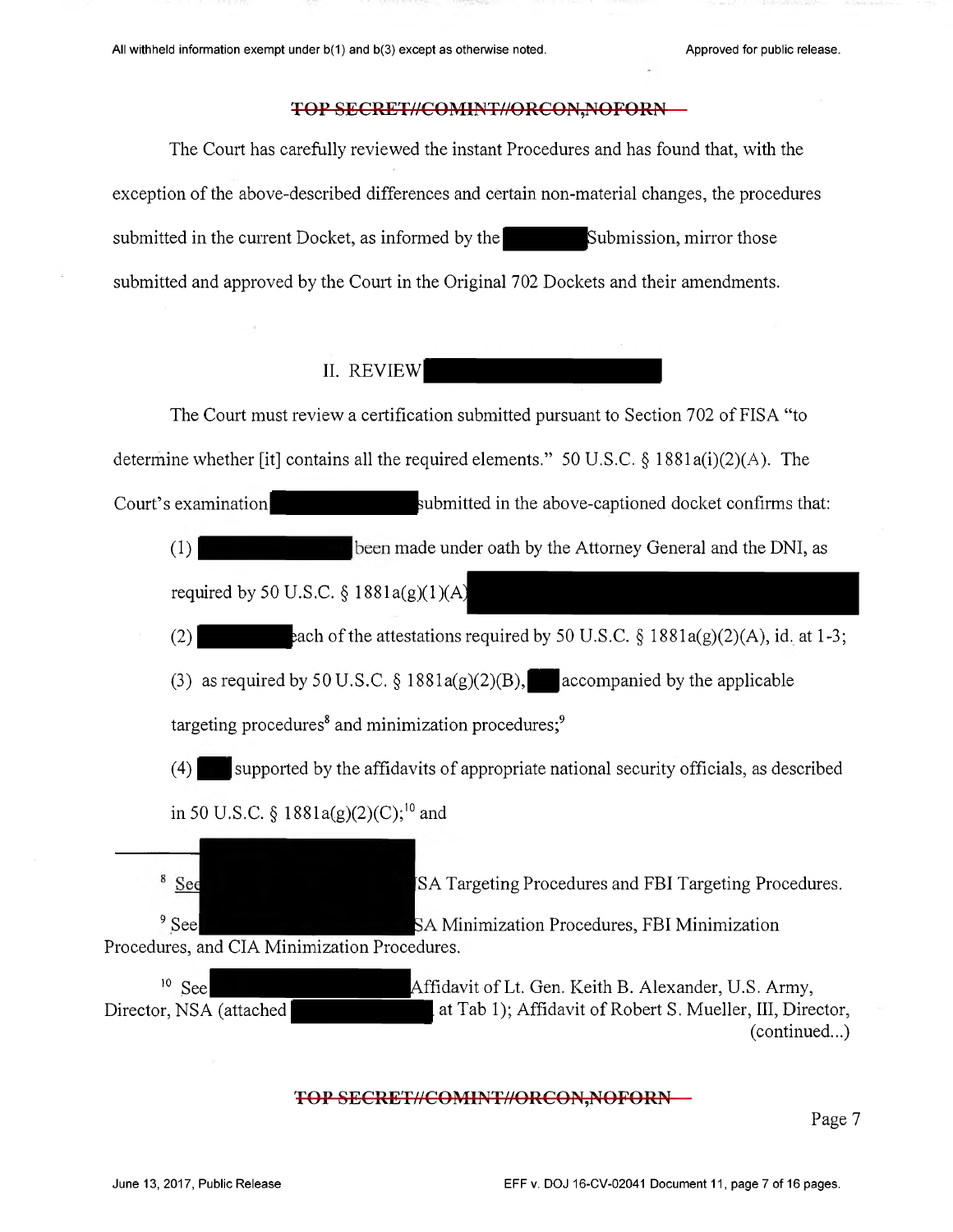| (5)                                                        | includes an effective date for the authorization in compliance with 50 U.S.C. $\S$ |  |
|------------------------------------------------------------|------------------------------------------------------------------------------------|--|
| 1881a(g)(2)(D)                                             | at $3^{11}$                                                                        |  |
| Accordingly, the Court finds that                          | submitted                                                                          |  |
| all the required elements." 50 U.S.C. $\S$ 1881a(i)(2)(A). |                                                                                    |  |

# III. REVIEW OF THE TARGETING AND MINIMIZATION PROCEDURES

The Court is required to review the targeting and minimization procedures to determine whether they are consistent with the requirements of 50 U.S.C.  $\S$  1881a(d)(1) and (e)(1). 50 U.S.C.  $\S$  1881a(i)(2)(B) and (C). Section 1881a(d)(1) provides that the targeting procedures must be "reasonably designed" to "ensure that any acquisition authorized under [the certification] is limited to targeting persons reasonably believed to be located outside the United States" and to "prevent the intentional acquisition of any communication as to which the sender and all intended recipients are known at the time of the acquisition to be located in the United States." Section  $1881a(e)(1)$  requires that the "minimization procedures  $\lceil \cdot \rceil$  meet the definition of minimization procedures under section 1801(h) or 1821(4) of [the Act]..." In addition, the Court must determine whether the targeting and minimization procedures are consistent with the requirements of the Fourth Amendment. Id.  $\S$  1881a(i)(3)(A).

| $^{10}$ (continued) |  |  |  |                                                                  |
|---------------------|--|--|--|------------------------------------------------------------------|
| FBI (attached       |  |  |  | at Tab 2); Affidavit of Leon E. Panetta, Director, CIA (attached |
| $\alpha$ Tab 3).    |  |  |  |                                                                  |

<sup>11</sup> The statement described in 50 U.S.C. § 1881a(g)(2)(E) is not required in this case because there has been no "exigent circumstances" determination under Section 1881a(c)(2).

TOP SECRET//COMINT//ORCON,NOFORN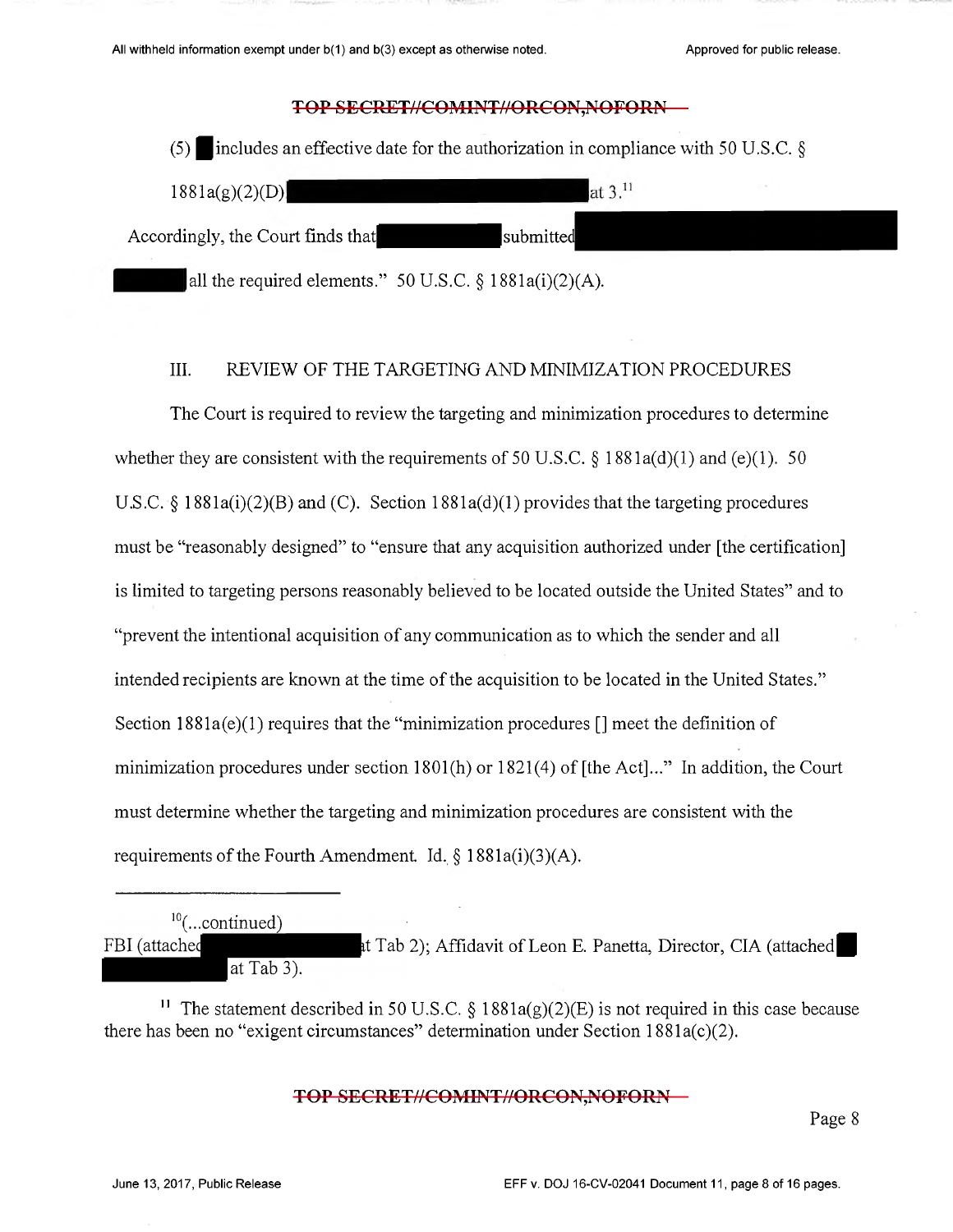Based on the Court's review of the targeting and minimization procedures in the abovecaptioned Docket, the representations of the government made in this matter and those carried minimization procedures are consistent with the requirements of 50 U.S.C. § 1881a(d)-(e) and with the Fourth Amendment. forward from the Original 702 Dockets, and the analysis set out below and in the Memorandum Opinions of the Court in the Original 702 Dockets, the Court finds that the targeting and

As discussed above, the targeting and minimization procedures are, in substantial measure, the same as those previously found to comply with the requirements of the statute and with the Fourth Amendment to the Constitution. The few substantive changes noted do not change the Court's assessment. There is no statutory or constitutional significance to the change from a seven day reporting deadline to five business days. Nor is the Court concerned about the government's use of "will" rather than "shall," given the government's assurance that the change is merely stylistic. And, the Court is satisfied that U.S. person information will be properly protected through the processes described in the CIA Minimization Procedures

In fact, only two changes even have the

potential to require that the Court re-assess its prior determinations.

In a departure from the Minimization Procedures in the Original 702 Dockets, both NSA apparent departure from the procedures to protect against an immediate threat to human life. See and CIA include a provision in their Minimization Procedures that allows the agency to act in NSA Minimization Procedures at 1, CIA Minimization Procedures at

#### TOP SECRET//COMINT//ORCON,NOFORN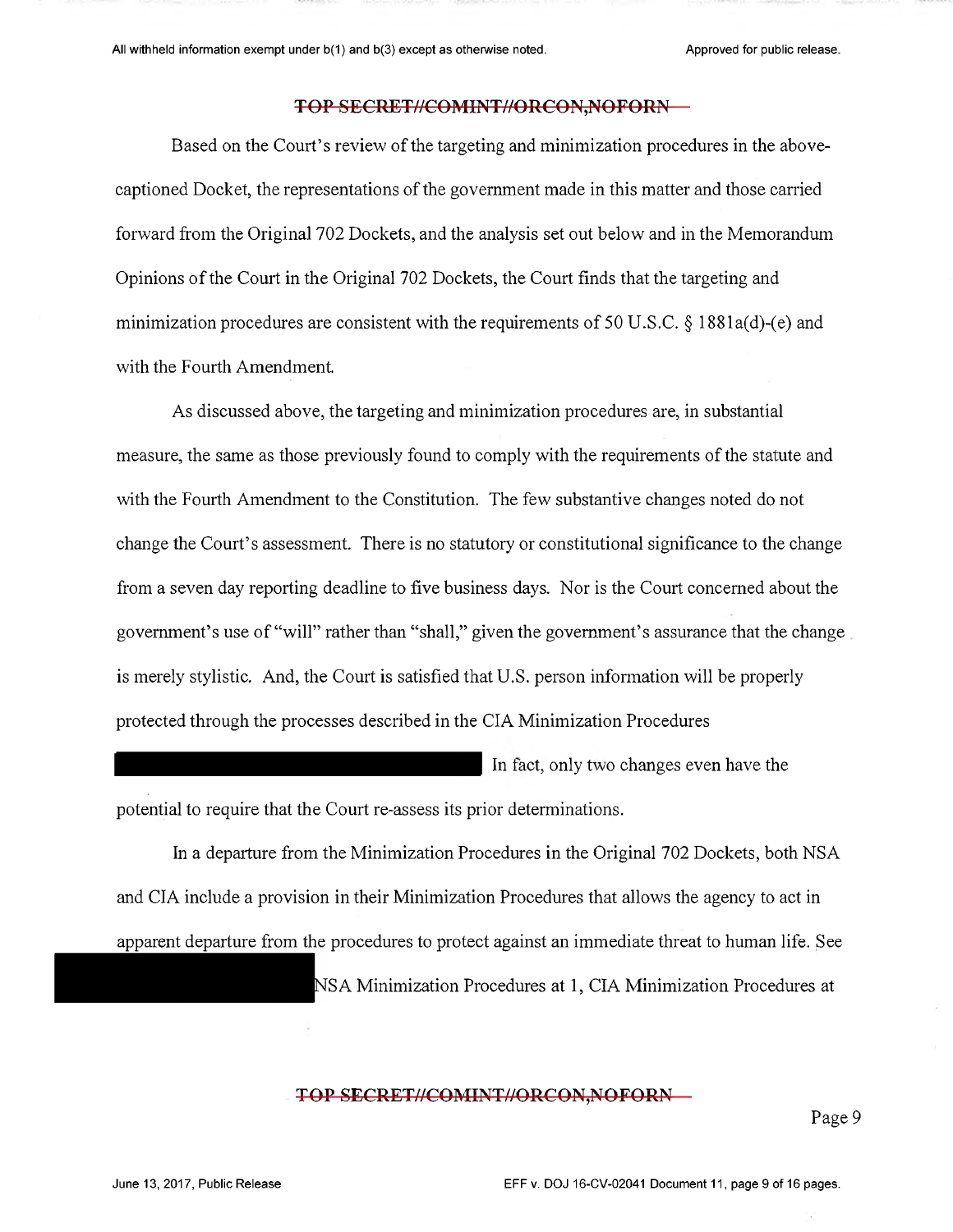6. However, these emergency provisions are

Minimization Procedures that were approved

The government has informed the Court that the one

substantive difference - the absence of a time frame by which the agency must notify the DNI and

NSD of the exercise of the emergency authority - was inadvertent and that both the NSA and CIA

have represented to the Department of Justice that they, like the FBI, will promptly report any

emergency departure. <br>Submission at 2.



intelligence purpose for retaining such information; the procedures only permit the retention of such identifying information when it serves to correlate foreign intelligence, i.e. only under circumstances that are "consistent with the need of the United States to ... produce and disseminate foreign intelligence information." 50 U.S.C.  $\S 1801(h)(1)$ . As the Court noted in its September 4, 2008 Memorandum Opinion, procedures that meet this requirement contribute to

## TOP SECRET//COMINT//ORCON,NOFORN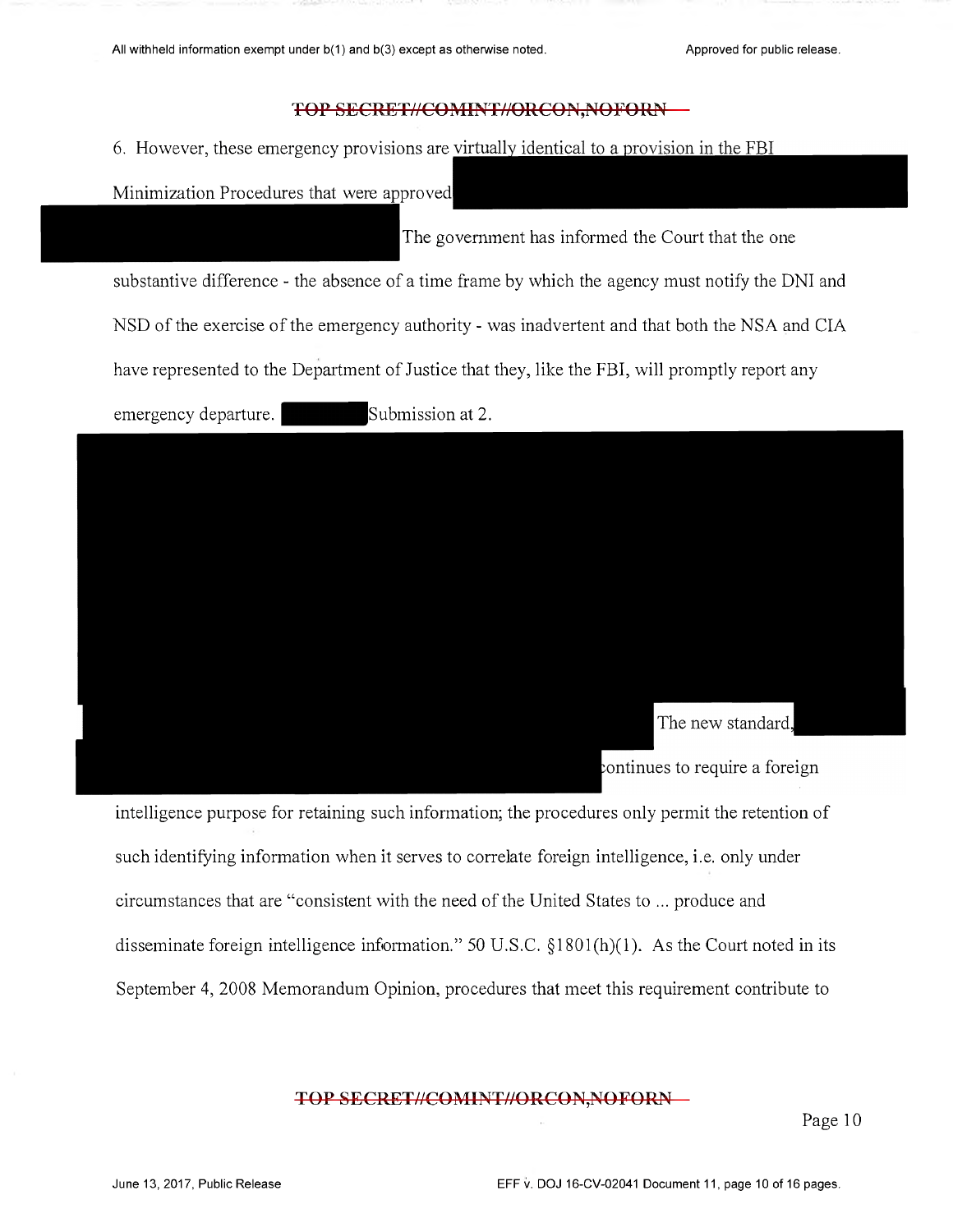the Court's assessment that such procedures comport with the Fourth Amendment. Id. at 40.

In addition to the procedures themselves, however, the Court must examine the manner in which the government has implemented them. In its April 7, 2009 Memorandum Opinion, the Court acknowledged that while the potential for error was not a sufficient reason to invalidate surveillance, the existence of actual errors may "tip the scales toward prospective invalidation of the procedures under review..." Id. at 27. In its Submission, the government reports on compliance matters that had previously been the subjects of preliminary notices to the Court, which involve NSA and one of which involves the CIA.<sup>12</sup> Id. at 5-11.

The NSA problems principally involve analysts improperly acquiring the communications of U.S. persons. Id. In response to these incidents, NSA's Office of Oversight and Compliance has instituted several procedures designed to ensure more rigorous documentation of targeting decisions in order to minimize the likelihood that NSA analysts will improperly target U.S. persons or persons located within the U.S. Id. at 7, 8. In addition, NSA has conducted remedial training not only of the individual analysts who committed the errors, but the offices and management chains involved. Id. at 6-9.

The CIA problem is more discrete although arguably more troubling because it reflects a profound misunderstanding of minimization procedures, the proper application of which contribute significantly to the Court's finding that such procedures comport with the statute and

#### **TOP SECRET//COMINT//ORCON,NOFORN**

 $12$ The government reports that it is aware of no new compliance incidents resulting from over-collection See April 7, 2009 Memorandum Opinion at 17-27 for a full discussion incident before the Court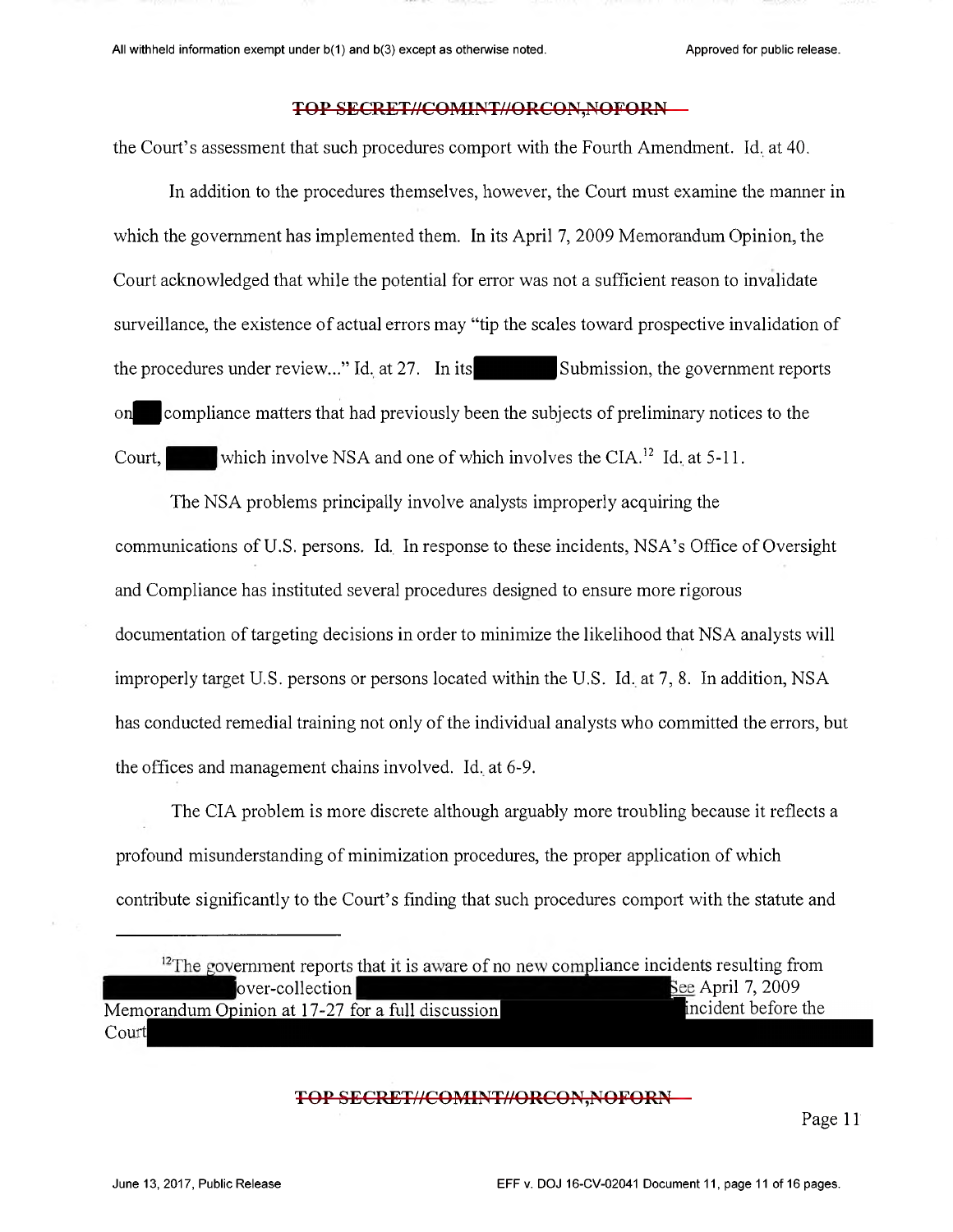the Fourth Amendment. local contract the Fourth Amendment. information, improperly minimized at least reports that were disseminated to NSA, FBI, and DOJ.  $\sim$  2009, Preliminary Notice of Compliance Incident Regarding Collection Pursuant to Section 105B of the Protect America Act and Section 702 of the FISA, as Amended; I Submission at 9-11. Recognizing that if one person so significantly misunderstood the minimization regime, others might as well, the "ODNI, NSD, and CIA have been working together to implement procedures that will facilitate more comprehensive oversight of CIA's applications of its minimization procedures in the future." Submission at 10. In addition, "CIA has made several process and training changes as a result of [this incident]. Id. at 11.

Given the remedial measures implemented in both agencies as a result of the compliance incidents reported to the Court, the Court is satisfied that these incidents do not preclude a finding that the targeting and minimization procedures submitted in the above-captioned docket satisfy the requirements of the FAA and the Fourth Amendment.

The Court, however, is aware that both NSA and FBI have identified additional compliance incidents that have not been previously reported to the Court. Through informal discussion between NSD attorneys and the Court staff, and later confirmed at a hearing held on

2009 to address these compliance matters, the Court learned that the government's practice has been to report only certain compliance incidents to the Court: those that involve systemic or process issues, those that involve conduct contrary to a specific representation made to the Court, and those that involve the improper targeting of U.S. persons under circumstances

#### TOP SECRET//COMINT//ORCON,NOFORN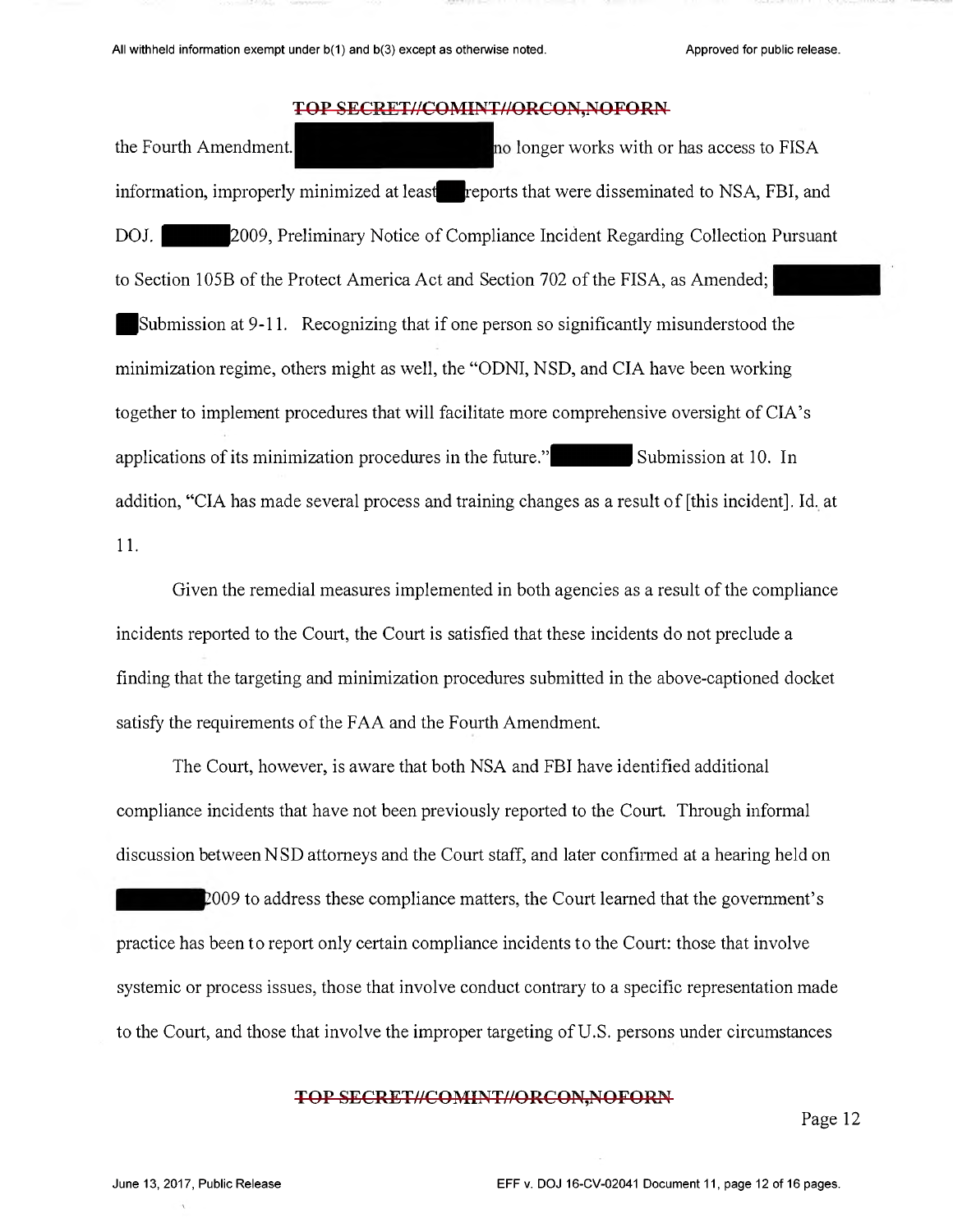in which the analyst knew or should have known that the individual was a U.S. person.

Consistent with the government's practice, the Court was not notified of numerous incidents that involved the failure to de-task accounts once NSA learned that non-U.S. person targets had entered the United States. Indeed, in the <sup>2009</sup> hearing, the government informed the Court that in addition to the informally reported on 2009 to the FISC staff, there were approximately  $\bullet$  other similar incidents, all of which occurred since 2008. The government reported at the hearing that while the de-tasking errors did not all stem from the same problem, NSA has instituted new processes to minimize the likelihood of these types of de-tasking errors recurring. In addition, the government inforrned the Court that NSA's system for conducting post-targeting checks provides an effective backstop in the government's efforts to de-task accounts as soon as the government learns a target has entered the United States. Finally, the government confirmed to the Court that NSA has purged from its systems all communications acquired during the period of time when these accounts should have been de-tasked. Based on these representations, the Court is satisfied that these incidents do not rise to the level of undermining the Court's assessment that the targeting and minimization procedures comport with the statute and the Fourth Amendment.

However, the Court is concerned that incidents of this sort were not reported to the Court, in apparent contravention of Rule 10(c) of Foreign Intelligence Surveillance Court Rules of Procedures.<sup>13</sup> Section 702(i)(2)(B) specifically directs the Court to review the targeting

 $13$ The Court appreciates the assurances offered by the Department of Justice at the (continued...)

#### **TOP SECRET//COMINT//ORCON,NOFORN**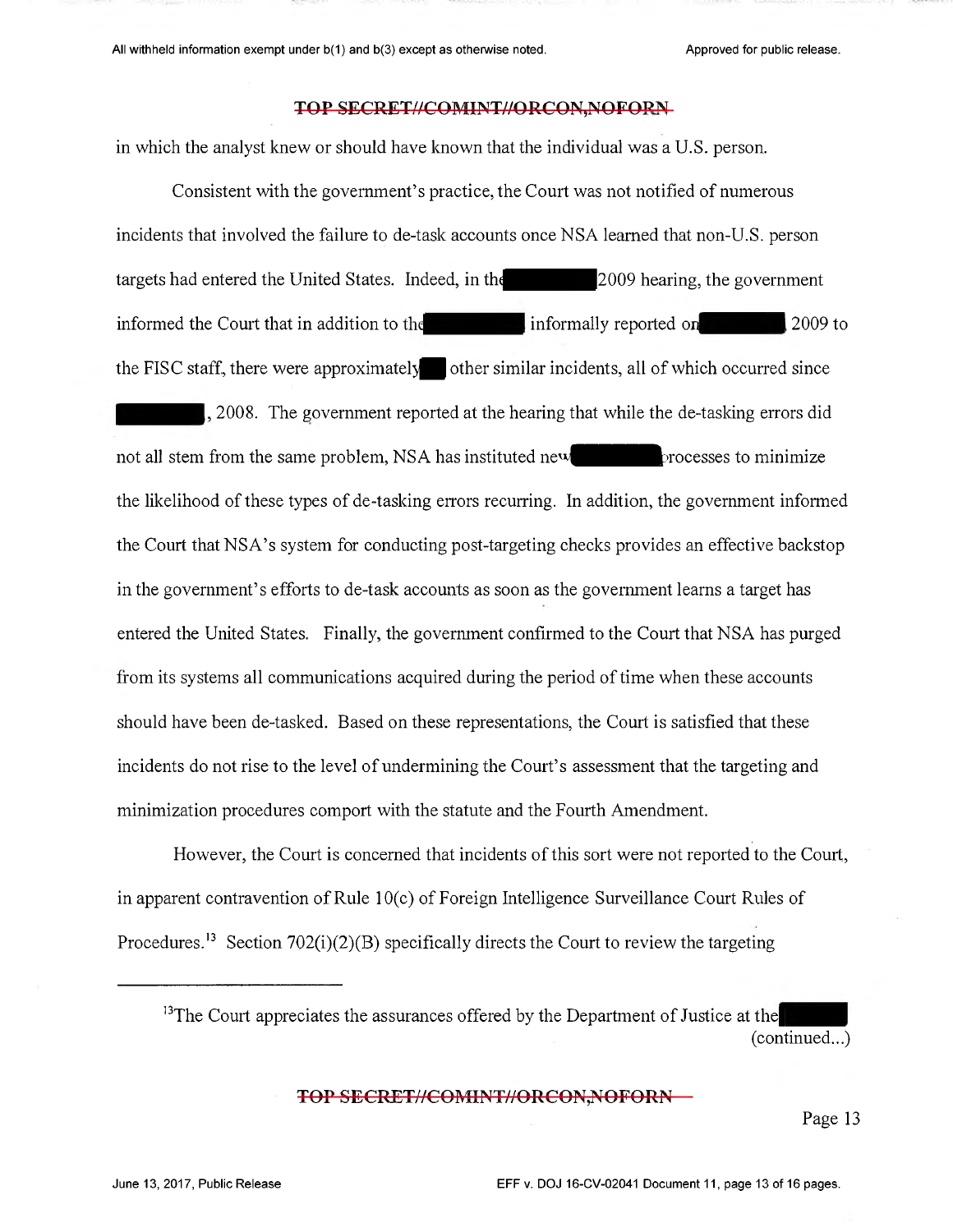procedures "to assess whether [they] are reasonably designed to ensure that any acquisition ... is limited to targeting persons reasonably believed to be located outside the United States and prevent the intentional acquisition of any communication as to which the sender and all intended recipients are known at the time of the acquisition to be located in the United States." Given the Court's obligations under the statute, and consistent with 50 U.S.C. § 1803(i), the Court

HEREBY ORDERS the government, henceforth, to report to the Court in accordance with Rule 10(c) of the Foreign Intelligence Surveillance Court Rules of Procedure, every compliance incident that relates to the operation of either the targeting procedures or the minimization procedures approved herein.

#### IV. CONCLUSION

For the foregoing reasons, the Court finds, in the language of 50 U.S.C. § 1881a(i)(3)(A), that *submitted in the above-captioned docket* "in accordance with [Section  $1881a(g)$ ] all the required elements and that the targeting and minimization procedures adopted in accordance with [Section 1881a(d)-(e)] are consistent with the requirements of those

#### TOP SECRET//COMINT//ORCON,NOFORN

 $\frac{13}{}$ (... continued)

<sup>2009</sup> hearing that, henceforth, the government will work with the Court, through the Court's counsel, to ensure that the government's guidelines for notifying the Court of compliance incidents satisfy the needs of the Court to receive timely, effective notification of such incidents.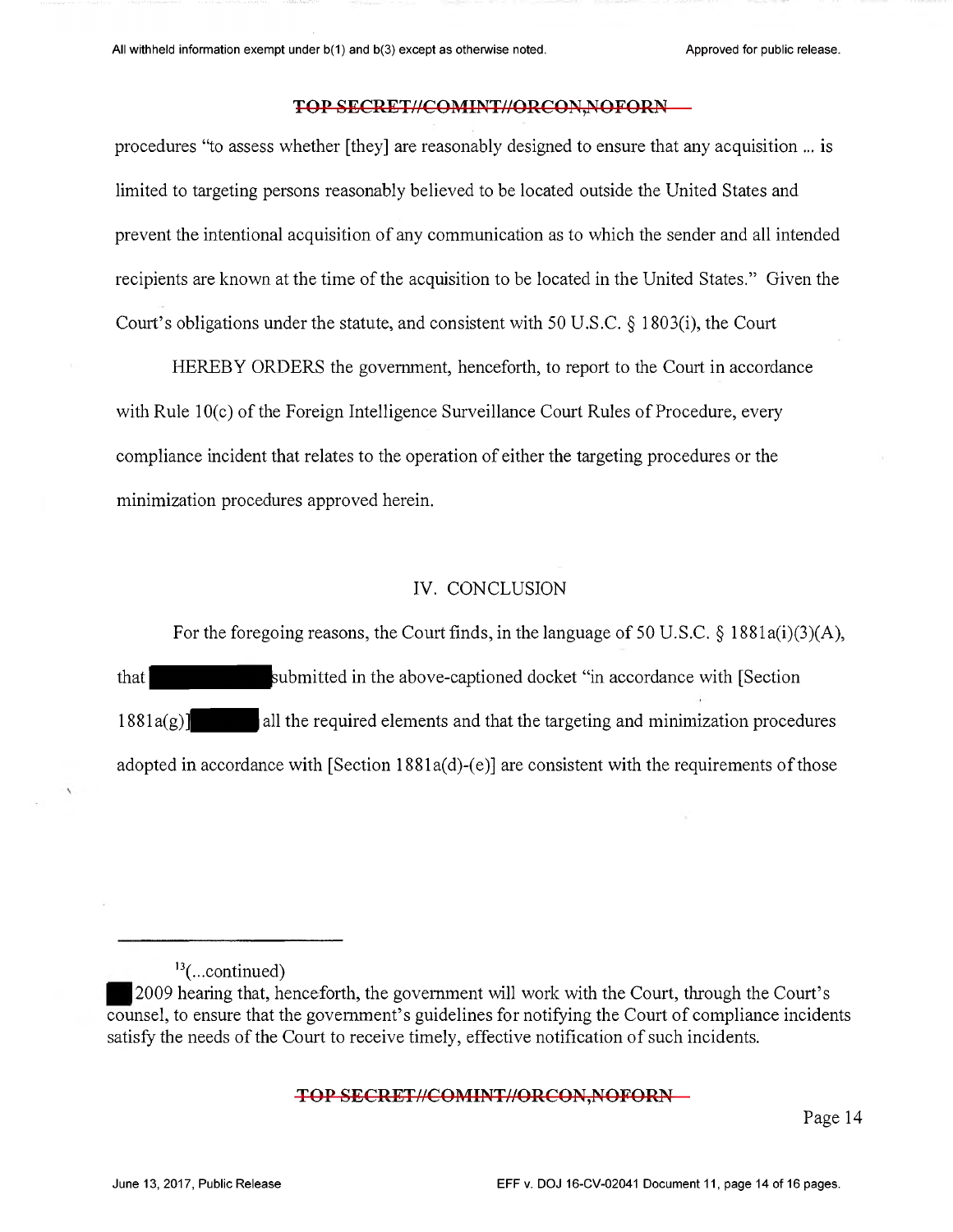subsections and with the fourth amendment to the Constitution of the United States." A separate order approving and the use of the procedures pursuant to Section 1881a(i)(3)(A)

is being entered contemporaneously herewith.

ENTERED this 2009.

Have F. Tooger

THOMAS F. HOGAN Judge, United States Foreign Intelligence Surveillance Court

#### TOP SECRET//COMINT//ORCON,NOFORN

Page 15

exempt under b(6) **Deputy Clerk FISC, certify that this document** te a trut firt<sup>a</sup> cerrent the original exempt under b(6)

#### EFF v. DOJ 16-CV-02041 Document 11, page 15 of 16 pages.